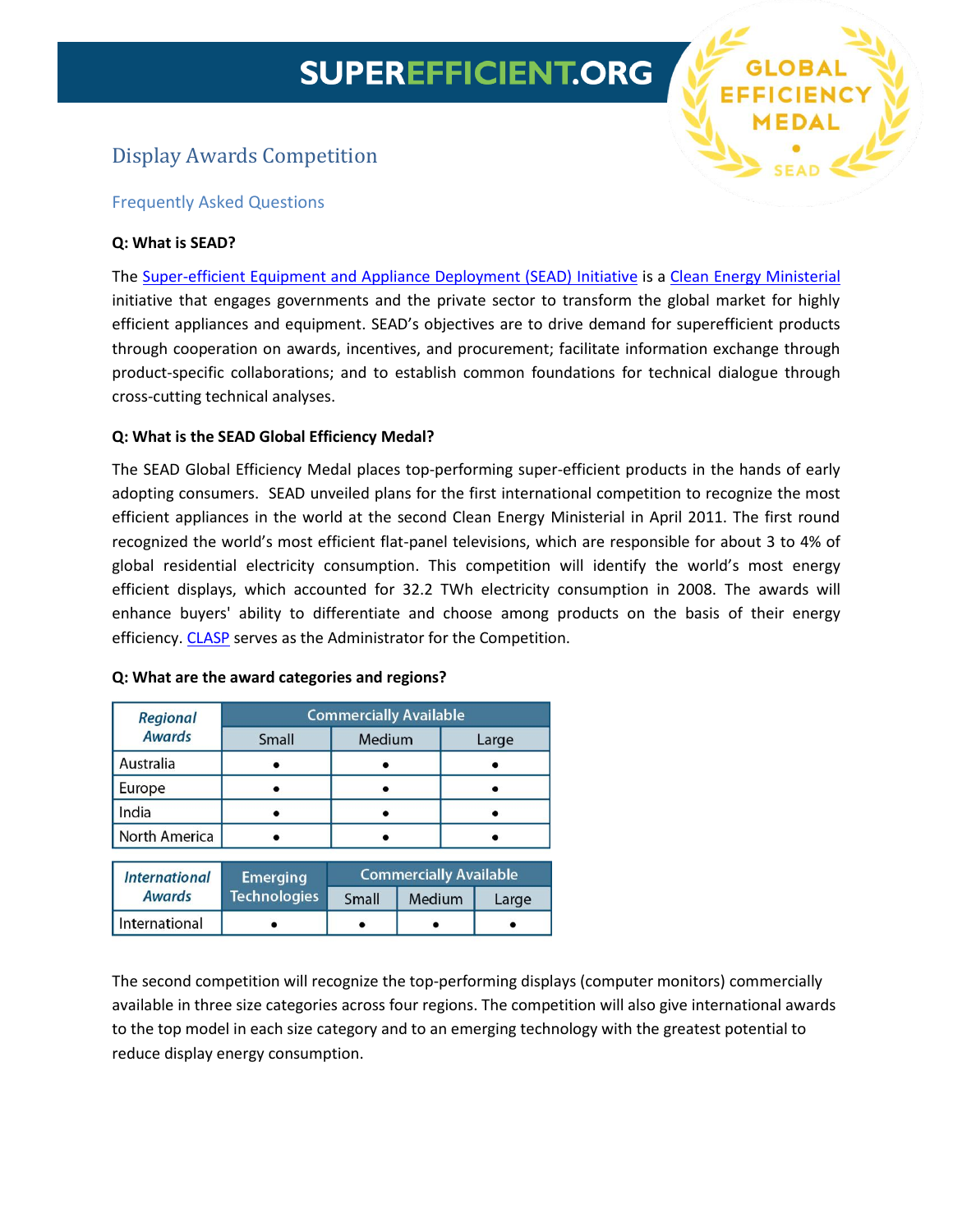# **Q: What are the product eligibility criteria?**

# Commercially Available Product Category

A total of 15 winners will be selected in the Commercially Available Product Category. Each region will present an award to the most efficient product in each of the three size categories:

|                                               | <b>Small Category</b>          | <b>Medium Category</b>         | <b>Large Category</b> |
|-----------------------------------------------|--------------------------------|--------------------------------|-----------------------|
| <b>Nominal Diagonal</b><br><b>Screen Size</b> | 15 inches $\leq d < 20$ inches | 20 inches $\leq d < 23$ inches | $d \geq 23$ inches    |
| <b>Minimum Resolution</b>                     | 1.04 megapixels                | 1.44 megapixels                | 2.07 megapixels       |

Applicants must have plans to sell at least the following number of units of a Product model in the Region of nomination: Australia: 5,000 units, India: 5,000 units, North America: 50,000 units, the European Region (at least 5,000 units in one country or 20,000 units across all EU27 and EFTAcountries). Applicants may define the sales period, not exceeding 12 months, and may provide a start date for the sales period between 1 January 2013 and 1 September 2013. Applicants will be required to submit a shipment plan of the nominated product model with sales projections based on past sales for the same or a similar product model.

# Emerging Technology Product Category

One International Award may be presented for an emerging-technology product with design features that improve display energy efficiency.

#### **Q: Who should apply?**

Manufacturers and resellers (private labelers) of commercially-available and emerging technology computer monitor or display products are eligible to apply. Applicants may nominate products for consideration in any region, regardless of the location of the manufacturer, provided that the nominated product is sold in the region (e.g. a product manufactured in China and sold globally may be nominated in any of the four regions). Products nominated for an emerging technology award must be planned for mass production within 2 years of the end of the competition period.

Applicants for the Commercially Available Technology category may nominate only one product model for each of the Region Award categories. All commercially-available models nominated for a Region Award will be considered for the International Award (applicants may not apply directly for the International Award). It is possible for a single applicant to nominate commercially-available product models for all Region Award categories and to win all Region and International Awards.

# **Q: How do I nominate my product?**

Simply download the Declaration of Performance form from [www.superefficient.org/displays](http://www.superefficient.org/displays) and complete for each nominated product. Forms must be submitted via email to [awards@superefficient.org](mailto:awards@superefficient.org) by 31 March 2013.